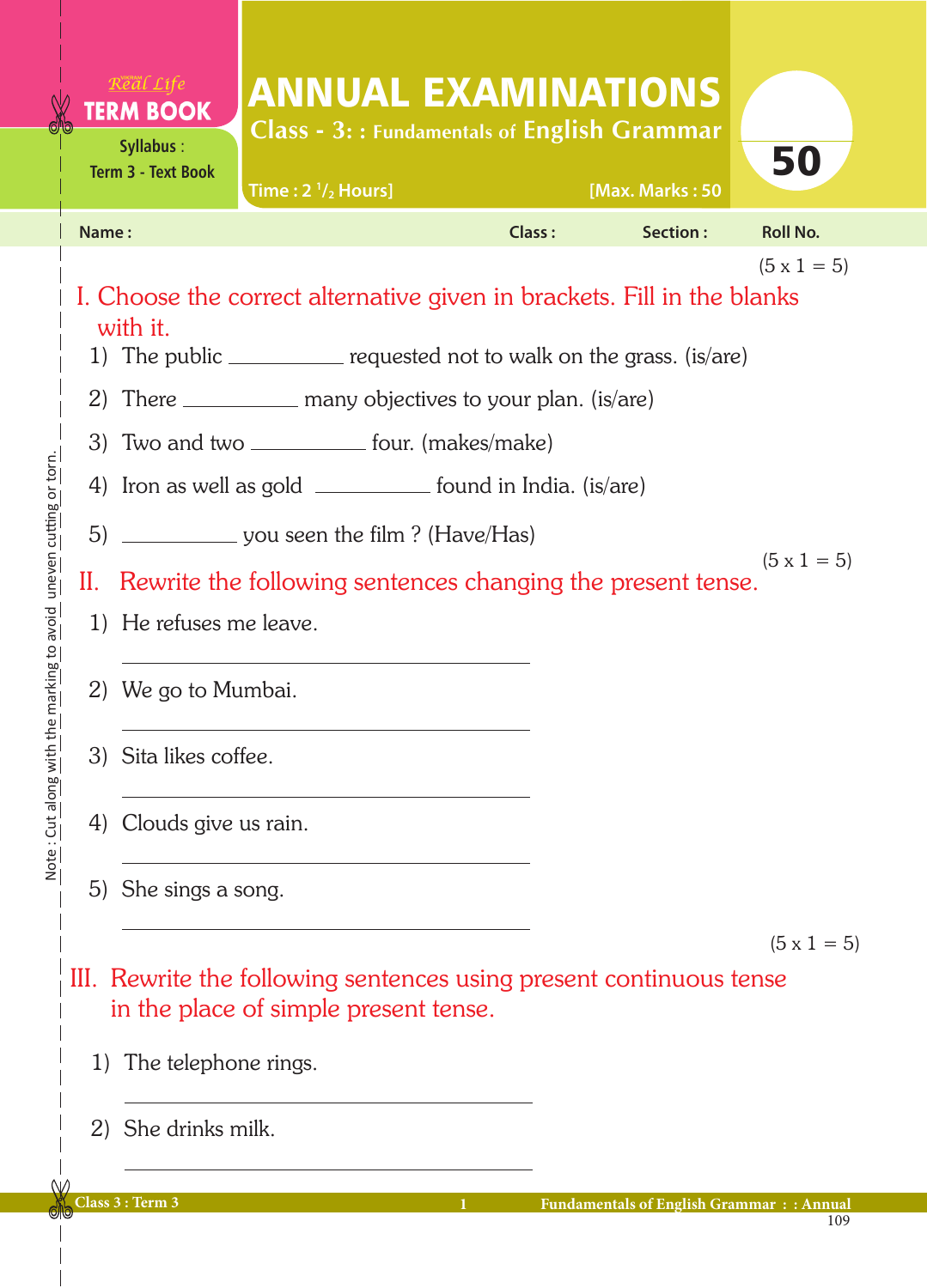- 3) The porter carries heavy loads.
- 4) The teacher punishes him severely.
- 5) They lay the road.

IV. Change the following into Negatives sentences.

- 1) They are very poor.
- 2) He swims the river easily.
- 3) The children are playing in the garden.
- 4) He is a clever boy.
- 5) She was hard working.
- $(5 \times 1 = 5)$ V. Rewrite the following statements into interrogative sentenes.
	- 1) They are present today.
	- 2) We are busy now.
	- 3) Rama will return in an hour.
	- 4) I am happy.
	- 5) He is bold.

 $(5 \times 1 = 5)$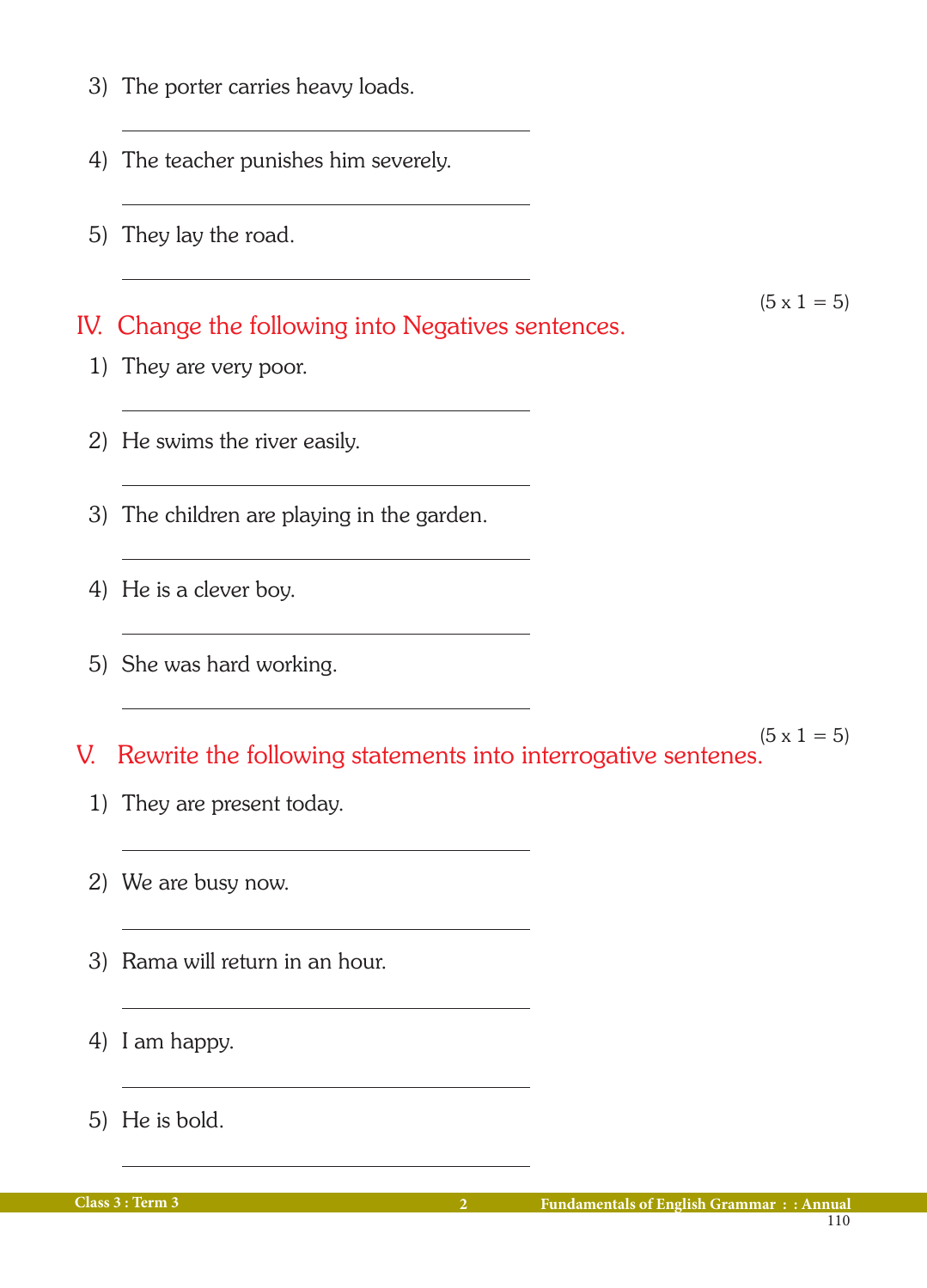## VI. Can you write questions for the following answers.

- 1) I have finished my work.
- 2) I was born on 10th October 1998.
- 3) My father is a doctor.
- 4) He lives with his uncle.
- 5) I am speaking to my friend.

 $(5 \times 1 = 5)$ 

## VII. Read the following passage.

 All books are divisible into two classes – books of the hour and books for all time. Mark this distinction. It is not one of quality only. It is not merely the bad book that does not last and the good one that does. There are good books for the hour and good ones for all time; bad books for the hour and bad ones for all time. I must define the two kinds before I go further.

 The good book of the hour then – I do not speak of the bad ones – is simply the useful or pleasant talk of some persons whom you cannot otherwise converse with, printed for you – very often telling you what you need to know, very pleasant, often as a sensible friend's pleasant talk would be; those bright accounts of travels; good humoured and witty discussions; lively or pathetic story telling in the form of novel, firm fact telling by the real agents concerned in the events of past history.

## Now answer the following questions.

1) What does a good book of the hour tell you ?

Ans.